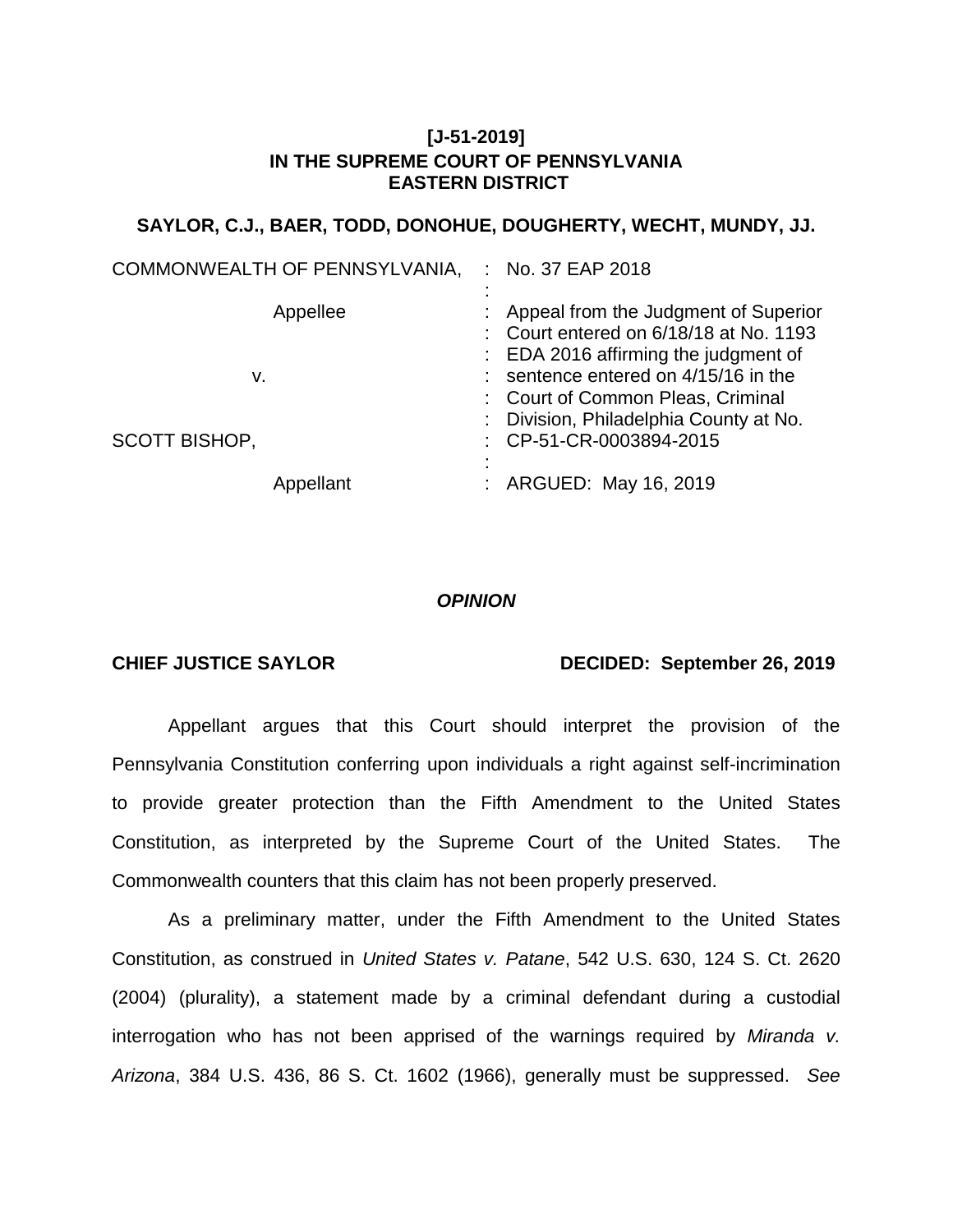*Patane*, 542 U.S. at 641-42, 124 S. Ct. at 2629 (citing *Chavez v. Martinez*, 538 U.S. 760, 790, 123 S. Ct. 1994, 2013 (2003) (Kennedy, J., concurring in part and dissenting in part, joined by Stevens, J.)). However, the violation does not justify the exclusion of physical evidence recovered as a result of the statement. *See id.* at 634, 124 S. Ct. at 2624; *id.* at 644-45, 124 S. Ct. at 2630-31 (Kennedy, J., concurring, joined by O'Connor, J.).

The Pennsylvania Constitution's analogue to the Fifth Amendment is contained in Article I, Section 9 of the state charter. *See* PA. CONST. art. I, §9. To date, Article I, Section 9 has not been interpreted by this Court to provide any greater protection than does the Fifth Amendment in the relevant regard. *Cf. Commonwealth v. Cooley*, 632 Pa. 119, 129 n.8, 118 A.3d 370, 375 n.8 (2015) ("We have held that Article I, §9 of the Pennsylvania Constitution affords no greater protections against self-incrimination than the Fifth Amendment to the United States Constitution." (citing *Commonwealth v. Knoble*, 615 Pa. 285, 290 n.2, 42 A.3d 976, 979 n.2 (2012))). 1

Appellant was a parolee. During a home visit in March 2015, a parole agent performed a drug test, which indicated that methamphetamine was present in Appellant's urine. Appellant was handcuffed and asked whether the agent would find anything in the residence that would violate parole conditions. Appellant then admitted that he had a firearm in a hallway closet. The agent proceeded to the closet, where he found a revolver, marijuana, electronic scales, and packaging materials.

<sup>1</sup> As Appellant relates, the statement from *Cooley* must be taken in the light of other decisions, such as *Commonwealth v. Molina*, 628 Pa. 465, 104 A.3d 430, 452 (2014) (Opinion Announcing the Judgment of the Court), in which a majority of the five participating Justices determined that Article I, Section 9 affords greater protection than its Fifth Amendment counterpart in the arena of pre-arrest silence. *See id.* at 502, 104 A.3d at 452; *id.* at 507-09, 104 A.3d at 455-56 (Saylor, J., concurring, joined by Todd, J.).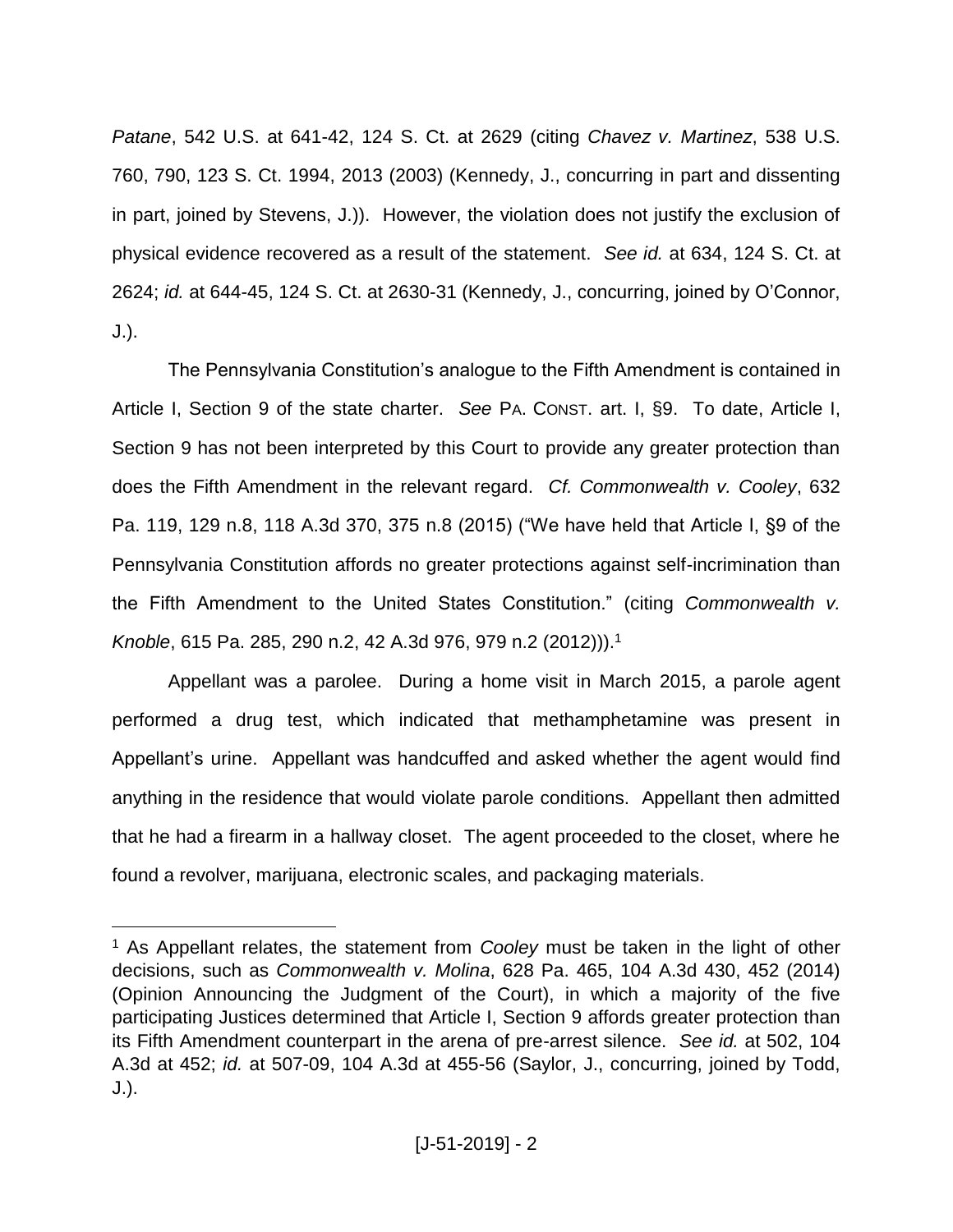Subsequently, another parole agent asked Appellant where his car was located, and Appellant indicated that the vehicle was in front of the residence. Inside the vehicle's console, the agent found bullets and prescription bottles. Throughout the encounter, neither agent apprised Appellant of his constitutional rights as is generally required by *Miranda* when a defendant is interrogated while in custody.

Appellant was charged with multiple criminal offenses, and he filed a suppression motion. In relevant part, the motion indicated, in broad terms, that both the statements and physical evidence had been obtained in violation of Appellant's "U.S. Constitutional rights or independently protected rights secured by the Pennsylvania Constitution[.]" Omnibus Motion dated June 9, 2015, in *Commonwealth v. Bishop*, CP-51-CR-0003894- 2015 (C.P. Phila.), at 1. The motion also alleged that "the questioning of the defendant was not preceded by adequate warnings as to the right to counsel, the right to remain silent and be free from self-incrimination." *Id.*

In the ensuing hearings, Appellant's counsel initially argued that all physical evidence should be suppressed under "Amendments 4 and 14 of the U.S. Constitution, as well as Article I, Section 8 of the Pennsylvania Constitution" and that his statements should be suppressed "under Amendments 5 and 6 and 14 of the Federal Constitution and Article I, Section 9 of the Pennsylvania Constitution." N.T., Nov. 19, 2015, at 3-4. Notably, he did not initially seek suppression of the physical evidence under Article I, Section 9.

Nevertheless, in later segments of his argument, counsel made some broader statements relative to the physical evidence. For example, he argued:

> [T]he search of the house, Your Honor, I'd ask you suppress any fruits of that. Granted there is a [sic] testimony of record that my client is subject to conditions that make him searchable upon a finding of reasonable suspicion or even suspicion of a parole violation. The officer testified to the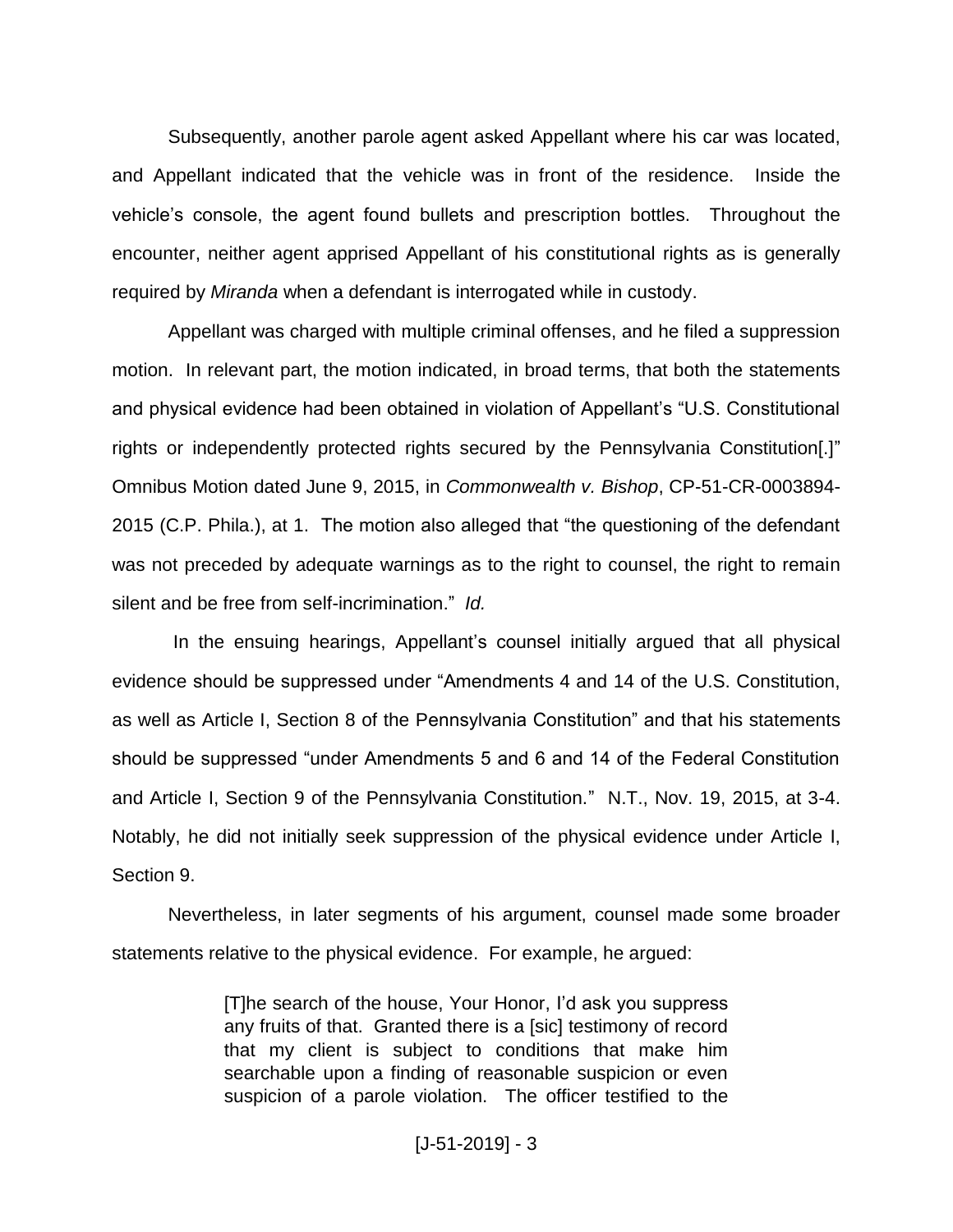drug test violation. I would still just ask the Court to consider, despite the current state of the law that maybe the statute allowing that, it should be unconstitutional under both federal and state laws.

N.T., Nov. 19, 2015, at 26-27. In another passage from his argument, counsel alluded

to *Patane* while addressing the search of Appellant's vehicle:

I know the case law probably doesn't support me on this but in the event that something changes, they did ultimately find out that this was Mr. Bishop's car after interrogating him and eliciting statements that I believe should be suppressed. I know that under cases in the U.S. Supreme Court and in our courts, we don't apply the exclusion of physical evidence to potential Miranda violations[,] but I would nonetheless make the argument that they only found out this was Mr. Bishop's car after, A, unlawfully interrogating him or, B, a plate search after everything's already been found.

N.T., Nov. 23, 2015, at 16.

Significantly, at no time during the argument did counsel suggest that the protections provided by the state and federal constitutions differed in any way. The suppression court did not require briefs, but rather, tendered its findings and rulings on the record at the hearings.

The court held that Appellant should have received *Miranda* warnings and that his statement relating to the firearm was subject to exclusion. *See* N.T., Nov. 19, 2015, at 37-40. It determined however, that the parole agent's inquiry about the location of Appellant's vehicle did not rise to the level of interrogation, and therefore, suppression was not required. *See* N.T., Nov. 23, 2015, at 20-21. Regarding the physical evidence obtained from the residence, the court concluded that the inevitable discovery exception to the warrant requirement pertained, and accordingly, there was no constitutional violation.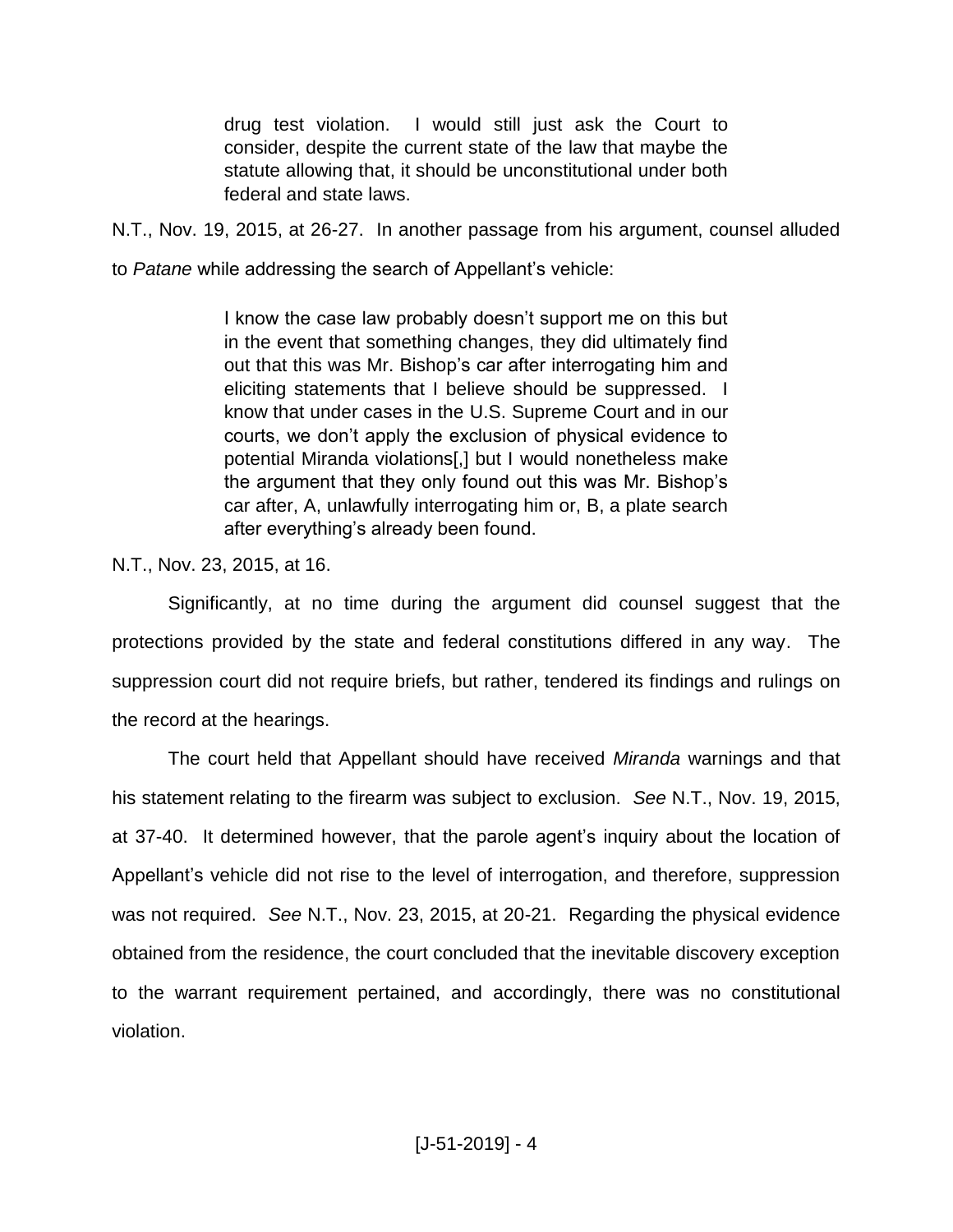Appellant was convicted of the charged offenses, and he lodged an appeal in the Superior Court. As in the trial court, Appellant made no attempt to distinguish between the federal and state charters in the proceedings before the intermediate court.

The Superior Court affirmed in a non-precedential opinion, reasoning, in relevant part, that physical evidence is not subject to suppression under *Patane*. Additionally, the court quoted its own prior decision as follows:

> Currently, there is no precedent in this Commonwealth indicating that the Pennsylvania Constitution extends greater protection than its federal counterpart with respect to the Fifth Amendment right against self-incrimination in the context of physical evidence obtained as a result of or during the course of an unwarned statement. We find *Patane* instructive here. Accordingly, until our Supreme Court has the occasion to conduct an independent analysis, we are persuaded by the reasoning in *Patane*.

*Commonwealth v. Bishop*, No. 1193 EDA 2016, *slip op.* at 9 (quoting *Commonwealth v.* 

*Abbas*, 862 A.2d 606, 609-10 (Pa. Super. 2004) (footnotes omitted)).

Appellant submitted a petition for allowance of appeal to this Court, in which he

framed the question presented in the following fashion:

Should not this Court conduct an independent analysis of whether the Pennsylvania Constitution extends greater protection than its federal counterpart with respect to the Fifth Amendment right against self-incrimination in the context of physical evidence recovered as a result of or during the course of an unwarned statement?

*Commonwealth v. Bishop*, \_\_\_ Pa. \_\_\_, 196 A.3d 129 (2018) (*per curiam*).

The Commonwealth contends that the Court should not conduct an independent

analysis, because Appellant never asked the common pleas court or the Superior Court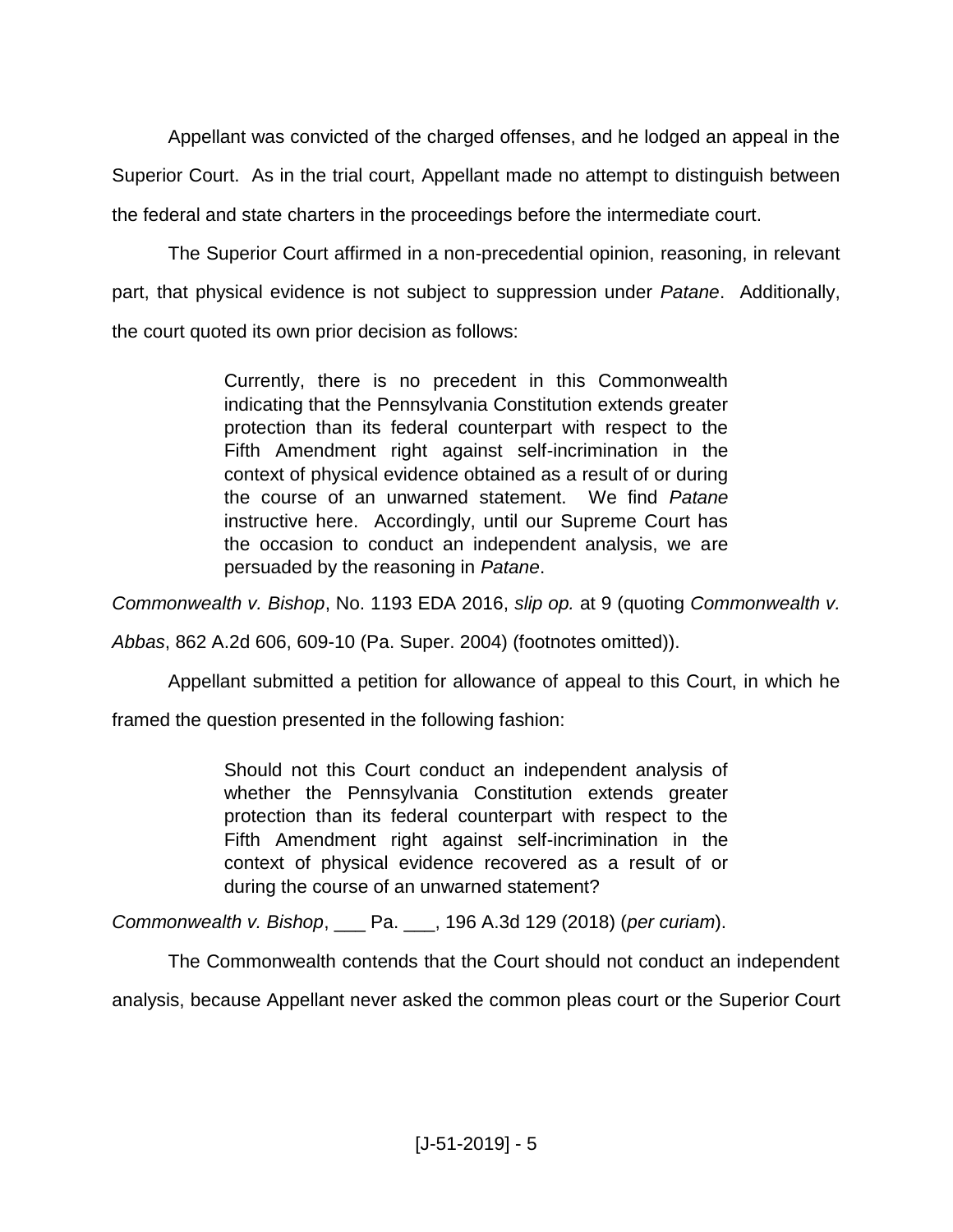to do so in the first instance.<sup>2</sup> In this regard, the Commonwealth stresses that, prior to the filing of his brief in this Court, Appellant did nothing to distinguish between the federal and state constitutions. In such instances, the Commonwealth observes, this Court treats parallel federal and state constitutional provisions as coterminous. *See, e.g.*, *Commonwealth v. Lagenella*, 623 Pa. 434, 441 n.3, 83 A.3d 94, 99 n.3 (Pa. 2013). The Commonwealth urges that the intermediate and common pleas courts should be permitted to do the same for good reason.

Appellant, on the other hand, criticizes the Commonwealth for failing to submit an answer to his petition for allowance of appeal advancing waiver. He explains that, before the Supreme Court of the United States, when a party fails to raise a waiver claim in a response to a petition for a writ of certiorari, the Court proceeds to decide the merits of the question presented. *See* Reply Brief for Appellant at 7 n.7; *cf. City of Oklahoma City v. Tuttle*, 471 U.S. 808, 816, 105 S. Ct. 2427, 2432 (1985) ("Nonjurisdictional defects [such as waiver] should be brought to our attention no later than in respondent's brief in opposition to the petition for certiorari; if not, we consider it *within our discretion* to deem the defect waived." (emphasis adjusted)).

This Court has announced no similar rule, however. And certainly we would not apply such a precept to the detriment of a litigant who has had no previous notice of it, particularly since the filing of a brief in opposition to a petition for allowance of appeal is optional. *See* Pa.R.A.P. 1116(a). 3

(continued…)

<sup>2</sup> The issue of waiver is a legal one over which our review is plenary. *See, e.g.*, *Stapas v. Giant Eagle, Inc.*, \_\_\_ Pa. \_\_\_, \_\_\_, 198 A.3d 1033, 1037 (2018).

<sup>&</sup>lt;sup>3</sup> This Court entertains thousands of petitions for allowance of appeal in any given year, and only a small percentage of discretionary appeals are permitted. So far, we have maintained a system that does not burden putative appellees with responding, at the allocatur stage, to the wide range of petitions that are unlikely to be granted.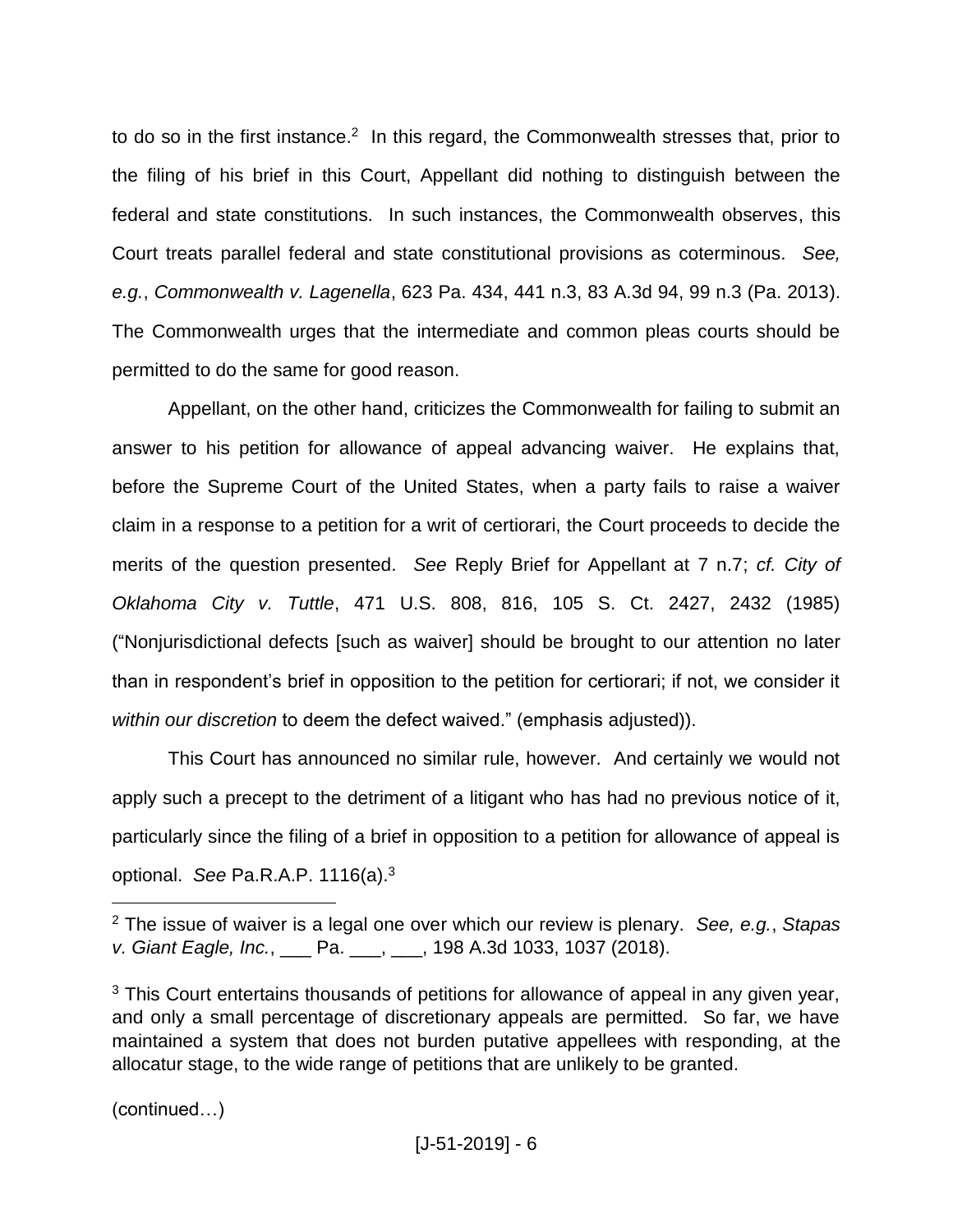Next, Appellant observes that this Court has declined, in various instances, to entertain arguments that were not encompassed in the grant of allocatur. *See* Reply Brief for Appellant at 7 n.7 (citing *Commonwealth v. Shabezz*, 641 Pa. 92, 104, 166 A.3d 278, 284 (2017), *Pocono Mountain Sch. Dist. v. Pa. Dep't of Educ.*, 637 Pa. 507, 517 n.8, 151 A.3d 129, 135 n.8 (2016) (Opinion Announcing the Judgment of the Court), and *Commonwealth v. Revere*, 585 Pa. 262, 271 n.8, 888 A.2d 694, 700 n.8 (2005)).

*Shabezz*, however, merely offers a recitation of the range of substantive matters that were in and outside the scope of the allocatur grant in that particular case. *See Shabezz*, 641 Pa. at 104, 166 A.3d at 284 ("It is critical first to underscore what is not at issue in this case."). The Opinion Announcing the Judgment of the Court in *Pocono Mountain Sch. Dist.* is non-precedential and, in any event, does not present any exposition of law concerning whether, and in what circumstances, the Court will consider matters raised by an appellee outside the four corners of an allocatur grant. *See Pocono Mountain Sch. Dist.* 637 Pa. at 517 n.8, 151 A.3d at 135 n.8 (stating, without further explanation, that "[w]e do not address this argument [by an appellee], as it is beyond the scope of our allocatur grant"). And it is beyond question that this Court can -- and does on occasion -- review matters that are outside the scope of an order granting a discretionary appeal. For example, in *Commonwealth v. Metz*, 534 Pa. 341, 633 A.2d 125 (1993), the Court explained:

> We granted allocatur in this case to address the issue of whether the police had adequate reason to stop Appellant's vehicle based upon his avoidance of a systematic roadblock. However, because we find that Appellant waived this issue, we do not reach it.

<sup>(…</sup>continued)

That said, it should be noted that the Court could certainly benefit from the filing of a brief in opposition at the allocatur stage, where pervading waiver concerns are present.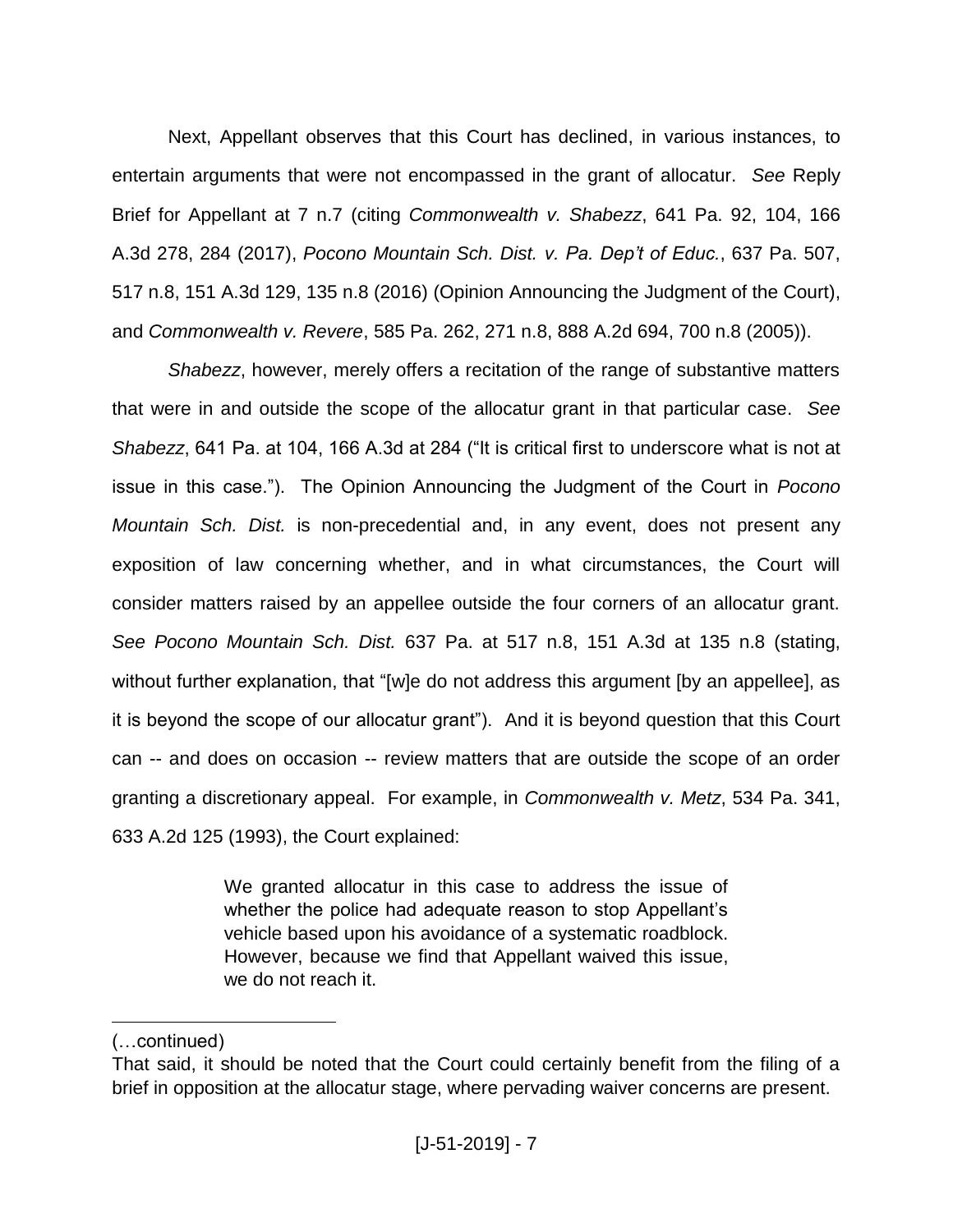## *Id.* at 343, 633 A.2d at 126.

 $\overline{a}$ 

In this regard, this Court, in its discretion, may sustain a valid judgment for any reason appearing of as of record. *See, e.g.*, *Ario v. Ingram Micro, Inc.*, 600 Pa. 305, 315-16, 965 A.2d 1194, 1200 (2009); *Heim v. Med. Care Availability & Reduction of Error Fund,* 611 Pa. 1, 10, 23 A.3d 506, 511 (2011) (explaining that an appellee does not bear the burden of issue preservation). This right-for-any-reason principle aligns with the recognition that it is the petitioner/appellant who has the greatest control over the framing of the issues presented in appeals, including discretionary ones. It is only fair, then, that an appellee should be permitted to present the Court with other reasons why a judgment should be sustained after the matter is accepted for review. *See supra* note 3. And certainly such reasons may include waiver concerns. *See, e.g.*, *Metz*, 534 Pa. at 343, 633 A.2d at 126.<sup>4</sup> Accordingly, Appellant's contention that waiver considerations outside the four corners of an order allowing a discretionary appeal may not be considered is meritless.

Appellant additionally argues that his "state constitutional claim was broadly preserved below." Reply Brief for Appellant at 2. Appellant asserts, incorrectly, that his counsel alluded to Article I, Section 9 as a basis for suppression of physical evidence in the opening passages of his arguments during the suppression hearings. *See id.* (citing

<sup>4</sup> Although *Metz* did not specifically invoke the right-for-any-reason doctrine, the determination plainly involved application of that precept favorable to the appellee. Indeed, the Court otherwise enforced the requirement of issue preservation relative to the appellant. *See id.* at 347 n.4, 633 A.2d at 127 n.4 (explaining, with regard to an issue the appellant sought to raise, "we are limited to the issues as framed in the petition for allowance of appeal"). The final case cited by Appellant in this line of his argument, *Revere*, 585 Pa. 271 n.8, 888 A.2d 699, 700 n.8, is also in this vein.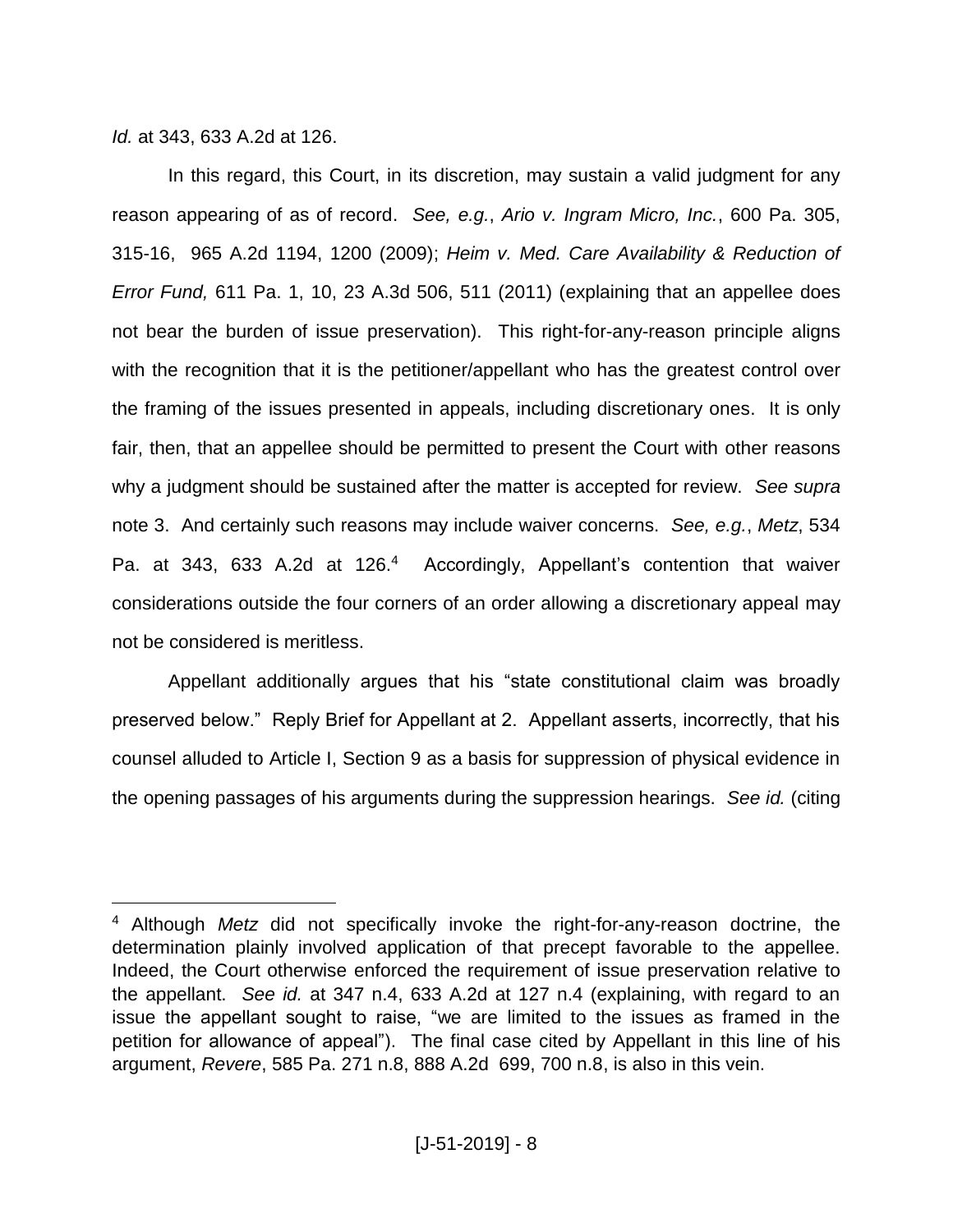N.T., Nov. 19, 2015, at 3-4).<sup>5</sup> Appellant also relies on counsel's entreaty that the search of his residence, "despite the current state of the law . . . should be unconstitutional under both federal and state laws." *Id.* at 26-27.

Proper issue preservation facilitates an orderly system of justice. *See, e.g.*, *Newman Dev. Grp. of Pottstown, LLC v. Genuardi's Family Markets, Inc.*, 617 Pa. 265, 286, 52 A.3d 1233, 1246 (2012) ("[W]e have a strong interest in the preservation of consistency and predictability in the operation of our appellate process, and issue preservation rules play an important role in that process." (citation omitted)). It enables the courts of original jurisdiction, in particular, to correct mistakes and affords opposing parties a fair opportunity to respond. *See Schmidt v. Boardman Co.*, 608 Pa. 327, 357, 11 A.3d 924, 942 (2011) (Majority Opinion, in the relevant respects) (enforcing issue preservation, even where the effort is necessarily futile in a court of original jurisdiction bound by a contrary ruling of an appellate court). In *Schmidt*, the Court explained:

> [T]here are . . . very good reasons supporting a requirement that potential challenges be identified early in litigation, not the least of which are to channel the appellate review and afford fair notice to opposing parties of what may be to come at later stages. Indeed, knowledge of the matters which will be available to be raised on appeal may affect decisions which shape litigation, including tactical and settlement choices. For example, in a case in which the plaintiff has the option of proceeding against the defendant on strict liability and/or negligence theories, the plaintiff may choose to proceed in negligence if she knows whether or not the foundation of the strict-liability case may be susceptible to disruption on appeal.

<sup>5</sup> As previously related, at such time, counsel referenced Article I, Section 9 as a basis for suppression of Appellant's statements only, and not the physical evidence. *See* N.T., Nov. 19, 2015, at 3-4.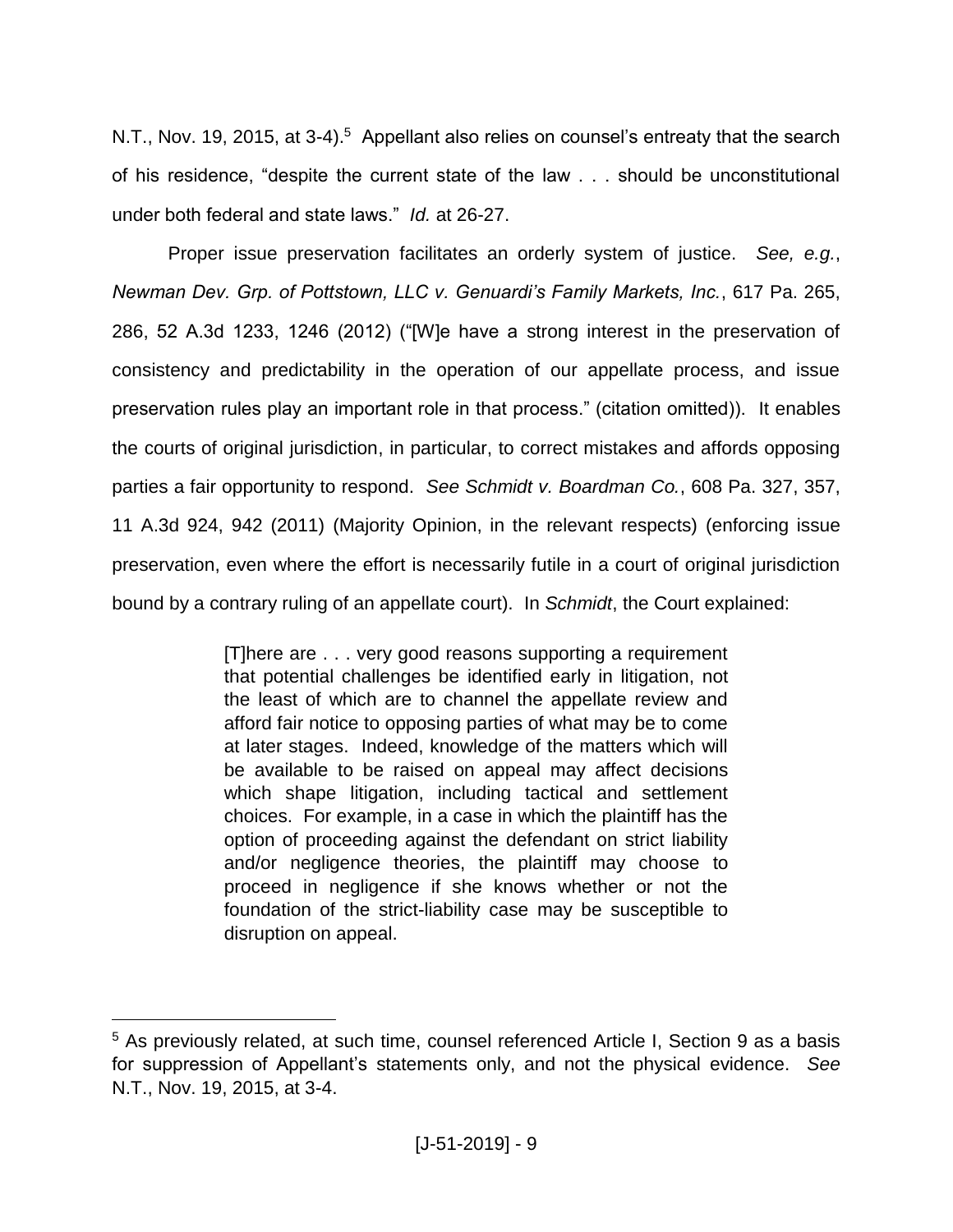*Id.* at 355-56, 11 A.3d at 941.<sup>6</sup>

In terms of efforts by criminal defendants to raise claims for departure from federal constitutional jurisprudence on independent state grounds, the Commonwealth is correct that the precedent of this Court requires that some analysis explaining the grounds for departure is required. In this regard, our position comports with the approach of the New Mexico Supreme Court, which distinguishes between instances in which established state court precedent construes a provision of the state constitution to provide more protection than its federal counterpart and scenarios in which there is no such precedent. *See State v. Gomez*, 932 P.2d 1, 8-9 (N.M. 1997).

In the former instance, *i.e.*, when there is controlling precedent:

the claim may be preserved by (1) asserting the constitutional principle that provides the protection sought under the [state] Constitution, and (2) showing the factual basis needed for the trial court to rule on the issue.

*Id.* at 8. Where there is no precedent supporting departure,

a party also must assert *in the trial court* that the state constitutional provision at issue should be interpreted more expansively than the federal counterpart *and* provide reasons for interpreting the state provision differently from the federal provision. This will enable the trial court to tailor proceedings and to effectuate an appropriate ruling on the issue.

*Id.* (emphasis in original; footnote omitted).

 $\overline{a}$ 

The New Mexico Supreme Court specifically reiterated:

References to the state constitution, without some discussion or argument concerning the scope of its

<sup>&</sup>lt;sup>6</sup> The Court also related that it has taken a stricter approach to waiver than pertains in many other jurisdictions, particularly those that adhere to the plain or fundamental error doctrine. *See Schmidt*, 608 Pa. at 356-57, 11 A.3d at 942.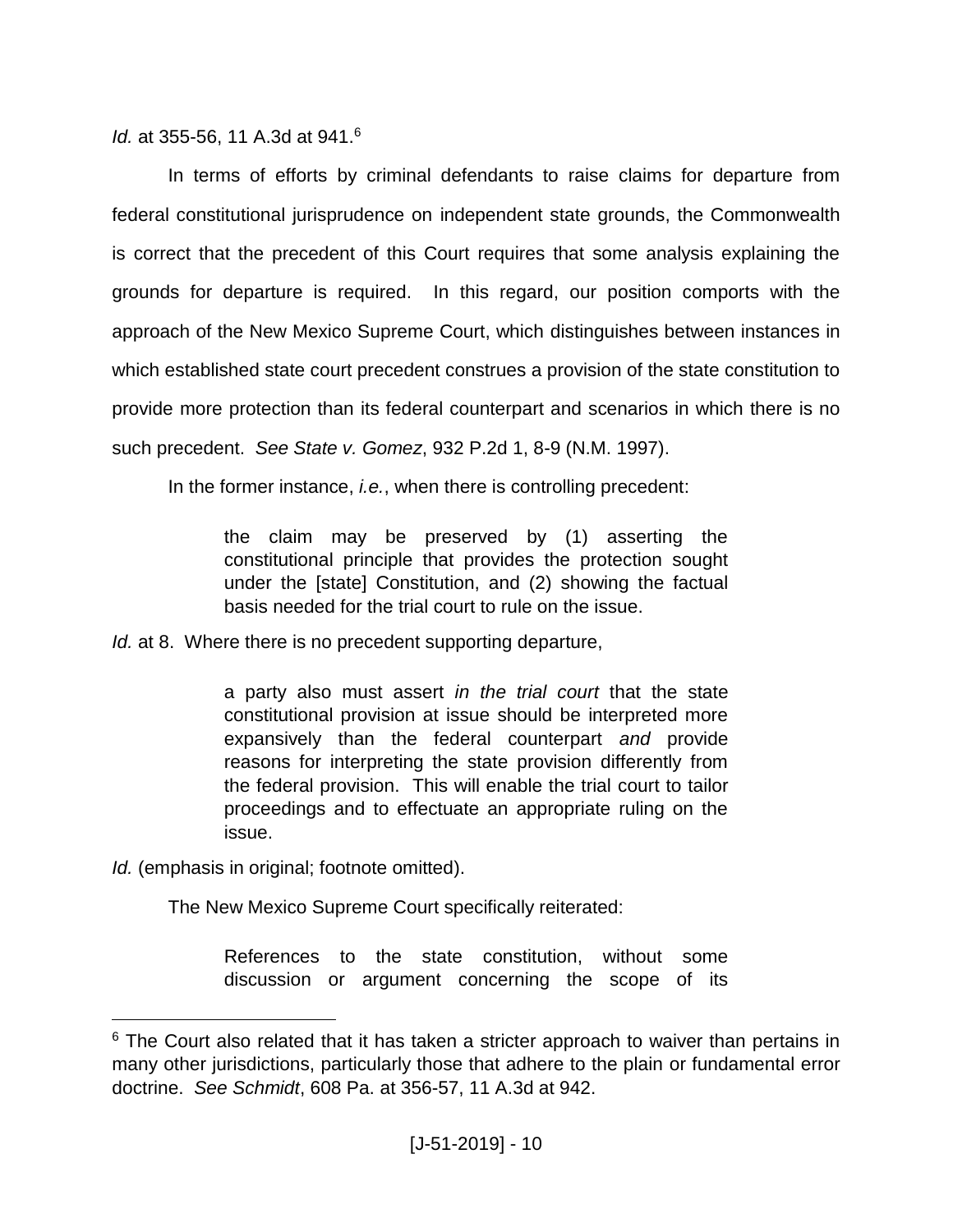protections, are not enough to alert the trial court to the issue of a possible difference between the rights afforded by the state constitution and those provided by the [federal charter].

*Id.* at 10;<sup>7</sup> *accord Wilkins v. State*, 946 N.E.2d 1144, 1147 (Ind. 2011) ("Because [the appellant] provides no authority or independent analysis supporting a separate standard under the state constitution, any state constitutional claim is waived.").

This infrastructure serves as an apt refinement of our present jurisprudence, which already treats parallel federal and state constitutional provisions as coterminous where the appellant has done nothing to distinguish between them. *See, e.g.*, Lagenella, 623 Pa. at 441 n.3, 83 A.3d at 99 n.3.<sup>8</sup> We therefore take this opportunity to adopt the framework.

In the present case, because Appellant did not distinguish between the Fifth Amendment and Article I, Section 9 before the suppression court, his claim favoring departure is waived.<sup>9</sup> Furthermore, Appellant also waived the claim for additional

<sup>&</sup>lt;sup>7</sup> Like this Court, the New Mexico Supreme Court does not require specified criteria for departure, as do a number of other jurisdictions, *see Gomez*, 932 P.2d at 8 n.3, although this Court strongly favors a discussion of the factors set forth in *Commonwealth v. Edmunds*, 526 Pa. 374, 390, 586 A.2d 887, 895 (1991). At a minimum, however, the defendant must offer some reasonably developed, colorable analysis that would support departure.

<sup>&</sup>lt;sup>8</sup> In other words, this Court's prior decisions amply confirm that the "claim" to be preserved, in departure scenarios, is a claim that an analogue provision of the state constitution operates differently than its federal counterpart. *See, e.g.*, *Lagenella*, 623 Pa. at 441 n.3, 83 A.3d at 99 n.3. *See generally In re J.M.*, 556 Pa. 63, 83 n.15, 726 A.2d 1041, 1051 n.15 (1999) (explaining that issues not raised before the trial or Superior Court are not preserved for appellate review). Accordingly, although the *Gomez* analysis serves as a refinement of our jurisprudence, we find that it is fair for it to be applied here, since no aspect of its application should come as a surprise to the counseled appellant.

<sup>&</sup>lt;sup>9</sup> Appellant highlights that this Court does not require appellants to engage in a "complete analysis" on pain of waiver. Reply Brief for Appellant at 10-11 (citing *Commonwealth v. Arroyo*, 555 Pa. 125, 134 n.6, 723 A.2d 162, 166 n.6 (1999), and (continued…)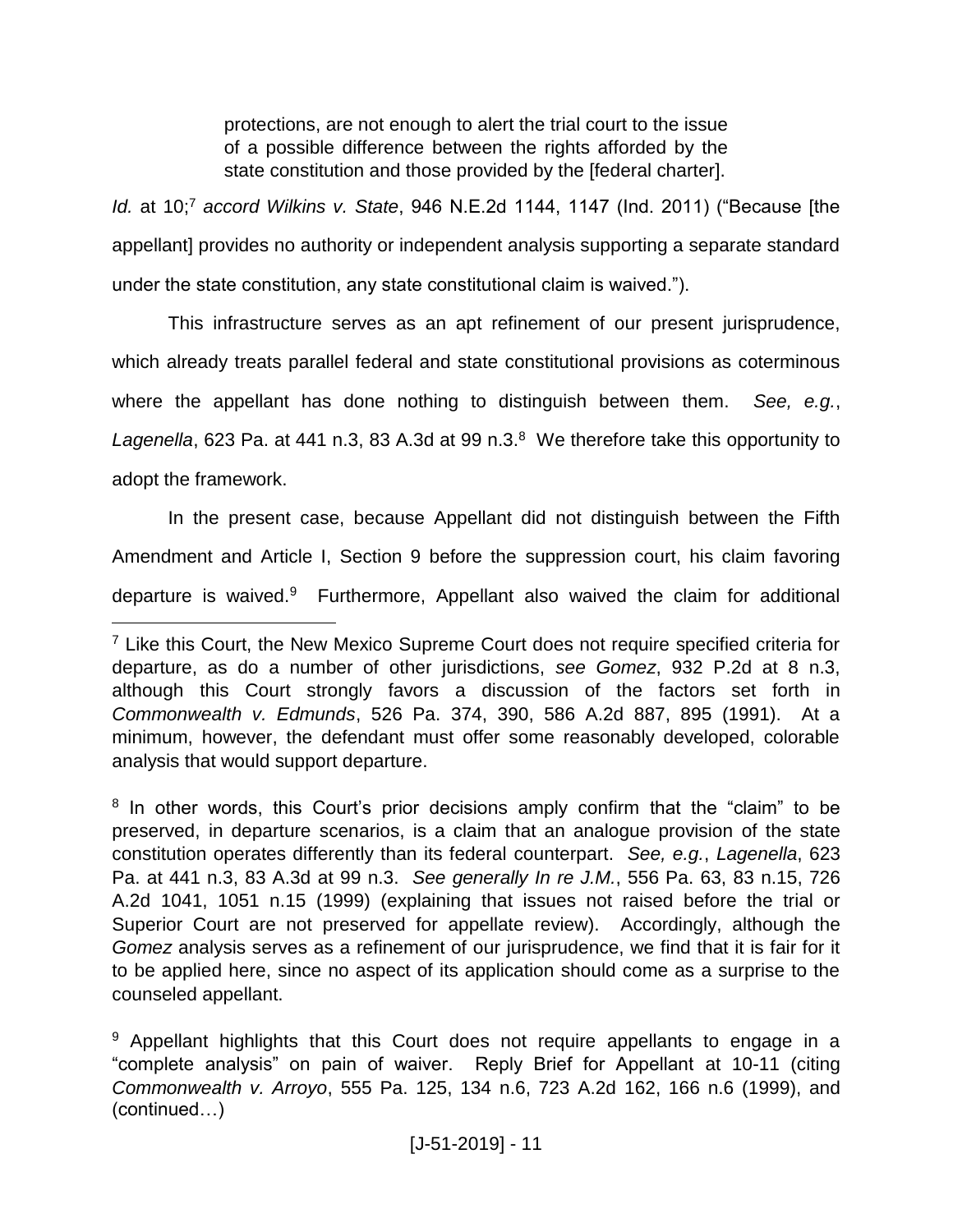protection under the state constitution in the Superior Court, since he did not develop any supportive reasoning before that court either. *See Wirth v. Commonwealth*, 626 Pa. 124, 149-50, 95 A.3d 822, 837 (2014) ("[W]here an appellate brief fails to provide any discussion of a claim with citation to relevant authority or fails to develop the issue in any other meaningful fashion capable of review, that claim is waived." (quoting *Commonwealth v. Johnson*, 604 Pa. 176, 191, 985 A.2d 915, 924 (2009) (citations omitted))).<sup>10</sup>

We also deem it appropriate, in our discretion, to enforce the waiver here. The Commonwealth was never previously put on sufficient notice that Appellant would seek

(…continued)

 $\overline{a}$ 

<sup>10</sup> The Superior Court suggested that the departure matter relative to *Patane* had been previously decided in *Commonwealth v. Abbas*, 862 A.2d 606 (Pa. Super. 2004). The *Abbas* court, however, explained that:

> The only privilege asserted here is the federal one; Abbas does not argue that Pennsylvania's Constitution offers greater protection than the Fifth Amendment.

*Abbas*, 862 A.2d at 610 n.4.

It would be untenable for a court to decide an important state constitutional question as a precedential matter in the absence of any argumentation and without any analytical treatment on its own part of the departure question beyond an expression of agreement with the analysis of the Supreme Court of the United States tethered to the federal constitution. Accordingly, the Superior Court was incorrect in its suggestion that *Abbas* would be dispositive relative to the intermediate court's own jurisprudence and that of the courts of common pleas.

*Commonwealth v. Swinehart*, 541 Pa. 500, 509 n.6, 664 A.2d 957, 961 n.6 (1995)). As previously related, however, we have required *some* analysis. *See, e.g.*, *Lagenella*, 623 Pa. at 441 n.3, 83 A.3d at 99 n.3. While certainly we may accept that the presentation can be truncated in futility scenarios (*i.e.*, where the reviewing court is bound by a contrary ruling of a higher court), we reinforce our agreement with the Supreme Court of New Mexico that mere citation to a provision of the state constitution is insufficient.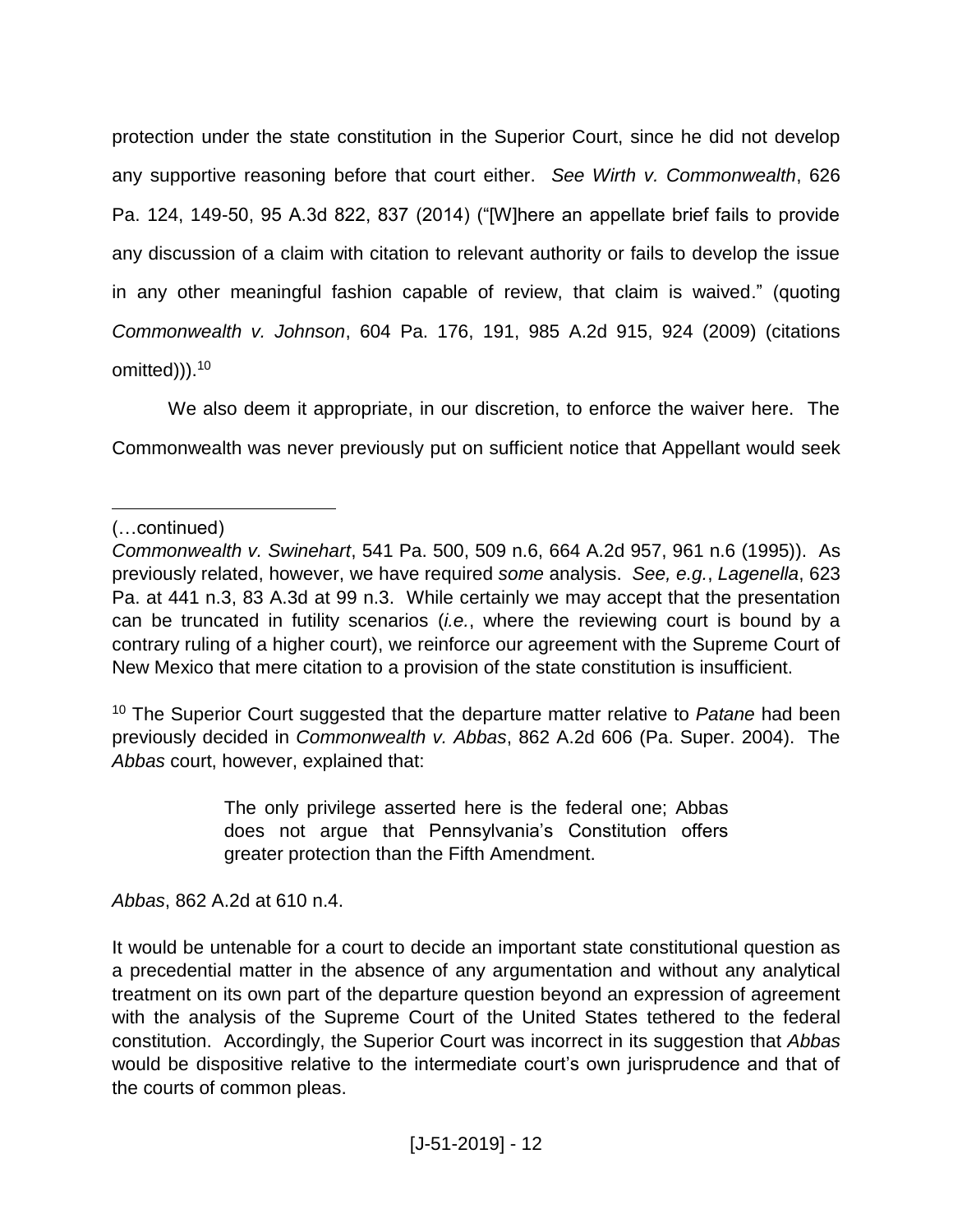to pursue a departure claim, and it advanced its waiver objection at an appropriate juncture when such a claim was first presented in this Court. We find this to be a strong consideration in the decision whether to apply the right-for-any-reason doctrine, since it is the appellant who is attempting to overturn the status quo established in the prior reviewing courts during the orderly administration of justice. Here, as well, the various waivers are rather apparent, in our view. Additionally, this Court has been divided in other departure cases. It can be less productive to attempt to decide sensitive constitutional questions in cases in which there is a pervading waiver concern, since the additional issue is likely to lead to a further splintering of votes.

Appellant also cites *Molina*, 628 Pa. 465, 104 A.3d 430, and other cases as manifesting "[t]his Court's renewed interest in Pennsylvania's right against selfincrimination." Reply Brief for Appellant at 10; *see also supra* note 1. According to Appellant, a defendant cannot be expected to anticipate future constitutional rulings in detail. None of the decisions cited by Appellant, however, concerns departure on independent state grounds from the federal constitutional jurisprudence embodied in *Patane*. Moreover, our issue preservation requirements would be very weak ones were they to turn on predictive judgments about how the Court may or may not rule in the future in some other case or cases.

Turning to the dissent, Justice Wecht depicts our decision as imposing a "brandnew issue preservation regime . . . find[ing] no support whatsoever in Pennsylvania law." Dissenting Opinion, *slip op.* at 5-6. This Court has long held, however, that "[i]t is a fundamental principle of appellate review that we will not reverse a judgment or decree on a theory that was not presented to the trial court." *Kimmel v. Somerset Cty. Comm'rs*, 460 Pa. 381, 384, 333 A.2d 777, 779 (1975). As we have said, given that no exclusionary remedy was available to Appellant under the Fifth Amendment to the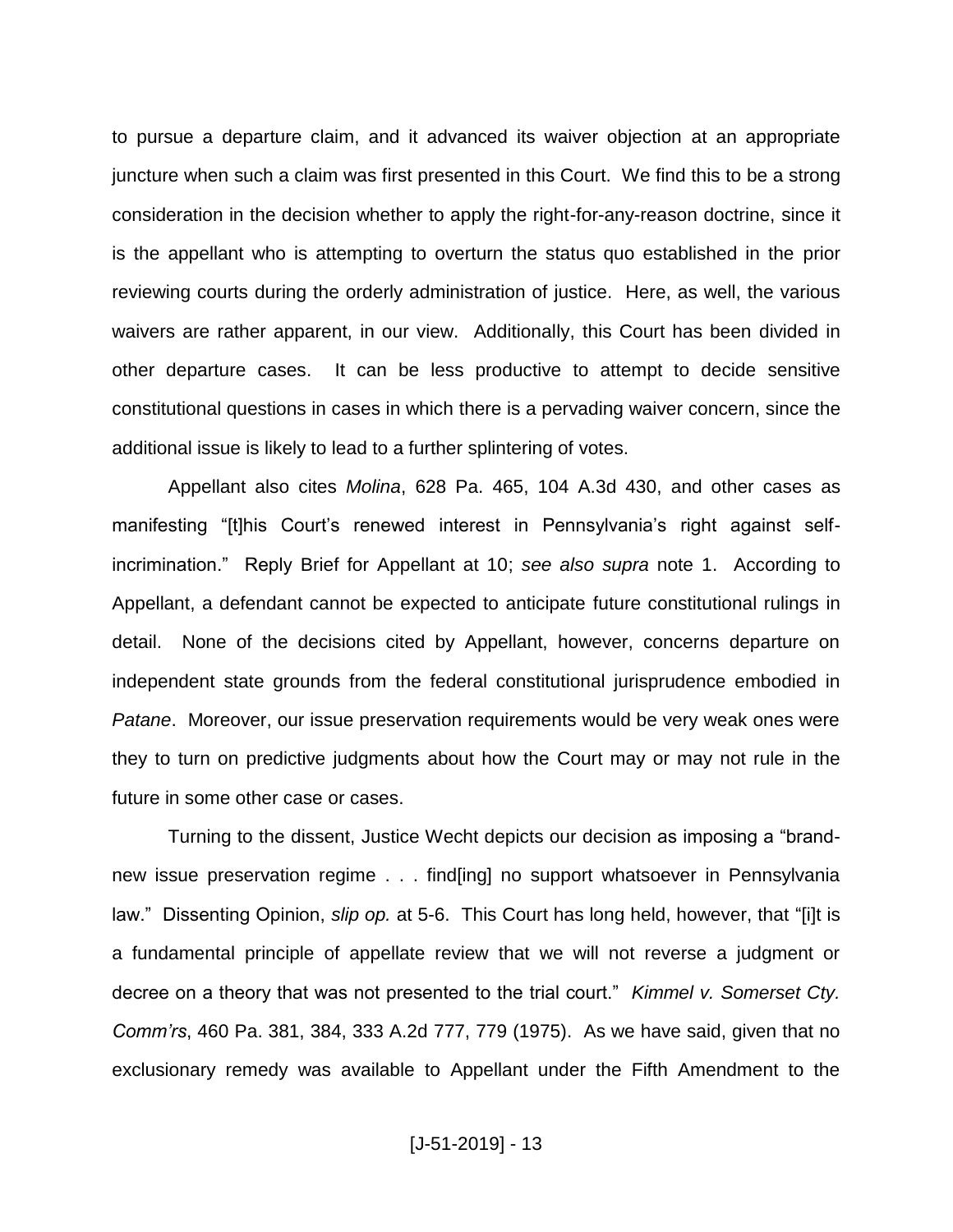United States Constitution relative to the physical evidence, the only theory available to him in a suppression context was that Article I, Section 9 offered greater protection. Such theory, however, was never advanced. To the degree that the dissent envisions a dichotomous waiver regime in which the pursuit of a departure claim and the concomitant necessity for meaningful development are required only in this Court -- but not in courts of original jurisdiction and/or in the intermediate courts -- that position was squarely rejected by a majority of the Court two months ago based on reasons drawn from the existing decisional law. *See Commonwealth v. Bell*, \_\_\_ Pa. \_\_\_, \_\_\_, 211 A.3d 761, 769 (2019) (finding a departure claim waived where the appellant's brief before this Court was "the first time [the appellant] has suggested that Article I, Section 8 provides an independent basis for relief").

The dissent also posits that the impetus to address the limitations on the applicability of the federal exclusionary rule "necessarily arose only *after* the Superior Court affirmed the suppression court on an *alternative* basis[.]" Dissenting Opinion, *slip op.* at 11 (emphasis in original). Accordingly, it is Justice Wecht's position that Appellant was presented with his first available opportunity to make a departure claim when he filed a petition for allowance of appeal in this Court. *See id*. As previously explained, however, Appellant's counsel was specifically aware, from the outset, that the exclusionary rule did not apply to the physical evidence under the prevailing law. Furthermore, counsel was obliged under the Rules of Professional Conduct to advise the suppression court of the authority undermining his position, *see* Pa.R.P.C. 3.3(2), and he did so. *See* N.T., Nov. 23, 2015, at 16 (reflecting counsel's statement to the suppression court that, "I know that under cases in the U.S. Supreme Court and in our courts, we don't apply the exclusion of physical evidence to potential Miranda violations[.]").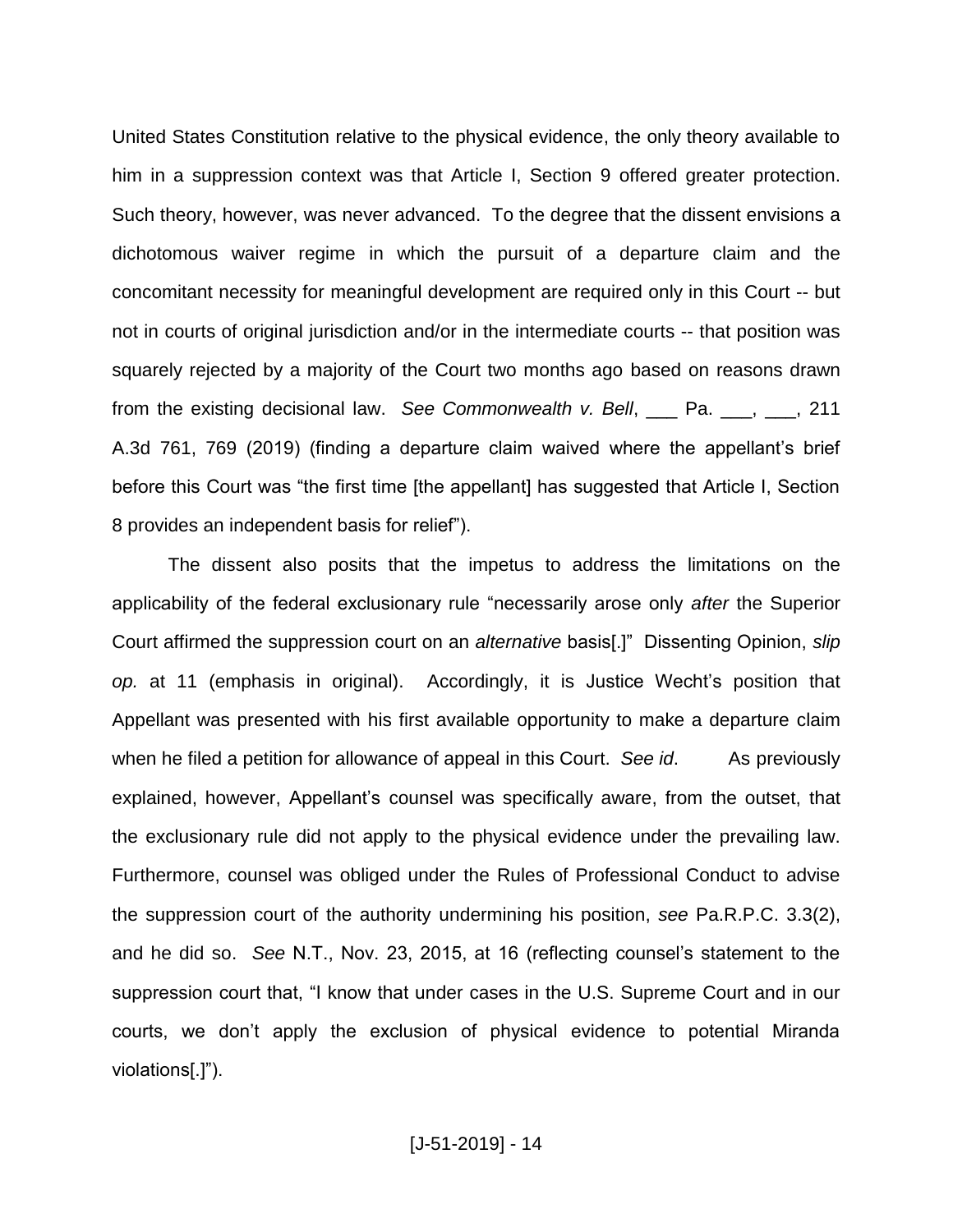But counsel utterly failed to confront the prevailing case law to which he alluded. In particular, he did not articulate anything along the lines of the rationale that he seeks to present here, namely, a claim that this Court should rely on Article I, Section 9 of the Pennsylvania Constitution to expand the application of the exclusionary rule beyond its reach under the federal constitutional jurisprudence of the Supreme Court of the United States, where it was created. *See Weeks v. United States*, 232 U.S. 383, 391-92, 34 S. Ct. 341, 343-44 (1914); *see also Mapp v. Ohio*, 367 U.S. 643, 655, 81 S. Ct. 1684, 1691 (1961) (imposing the exclusionary rule on the states, such as Pennsylvania, which had not previously recognized its application to state-level prosecutions). In the circumstances, relief could only have been even contemplated by the suppression court had it undertaken its own independent research akin to an *Edmunds* analysis to determine whether Article I, Section 9 should be regarded as affording broader protection than its Fifth Amendment counterpart. *See supra* note 7. In other words, counsel's approach of neither suggesting departure nor offering any reasons for departing was the antithesis of meaningful development. In our view, the fact that the common pleas court did not incorporate *Patane* into its rationale as an alternative ground for its refusal to award suppression is fortuitous and is not a basis for excusing a litigant seeking to depart from existing law, and/or to present a matter of first impression, from laying the groundwork for such effort in the court of original jurisdiction.<sup>11</sup>

<sup>&</sup>lt;sup>11</sup> Certainly, there are situations in which issues should be deemed preserved on account of a truncated proffer, such as where the court of original jurisdiction declines to entertain any additional development. On this record, however, there is no evidence that the suppression court thwarted the development of Appellant's present claim. Indeed, and again, Appellant did not so much as suggest a departure theory.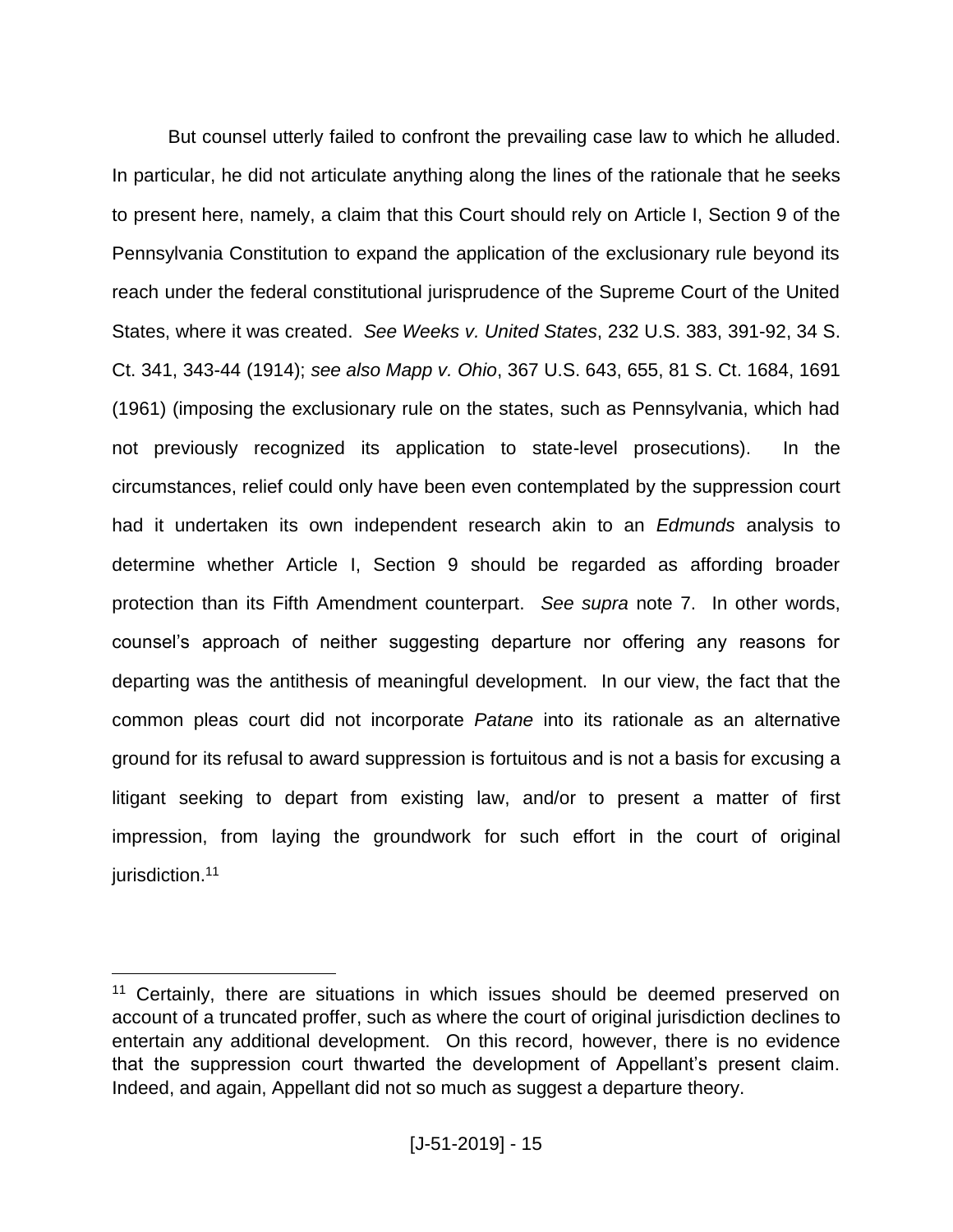In terms of the degree of development required for departure claims, our present decision is also rebuked by the dissent as a "paragon of judicial doublespeak," because we have not delineated precisely what range of particular arguments must be made in order to preserve a departure claim. Dissenting Opinion, *slip op.* at 8. As previously noted, however, the most straightforward course for counsel is to follow the template indicated in *Edmunds*, *see supra* note 7, and counsel who do so certainly have safe haven. The affordance of latitude in terms of the presentation, *see id.*, serves as a recognition of the circumstance-dependent character of litigation and an acknowledgment of the fact that the *Edmunds* factors were adopted as a guide and not a talisman.<sup>12</sup>

Conceptions such as "meaningfulness" and "adequacy" of development are, of course, dependent on the circumstances, and the practice of judging quintessentially requires the application of considered judgment. For example, whereas the Court has sometimes found conclusory, single-sentence arguments to be inadequate to preserve issues, *see, e.g.*, *Commonwealth v. Bracey*, 568 Pa. 264, 274 n.4, 795 A.2d 935, 940 n.4 (2001), a single sentence presenting a citation to directly-controlling legal authority can reflect the most effective advocacy in other scenarios. Standards exist in the law precisely because many principles simply are not reducible to *per se* edicts, and attorneys in our system of justice are trained accordingly in furtherance of effective advocacy. *See generally MindGames, Inc. v. W. Pub. Co.*, 218 F.3d 652, 657 (7th Cir.

clearly raise[d] a claim under the Pennsylvania Constitution, cite[d] cases in support of his claim, and relate[d] the cases to the claim. That is sufficient.

*Id.* at 50, 669 A.2d at 899.

<sup>12</sup> For example, in *Commonwealth v. White*, 543 Pa. 45, 669 A.2d 896 (1995), the Court determined that the appellant: